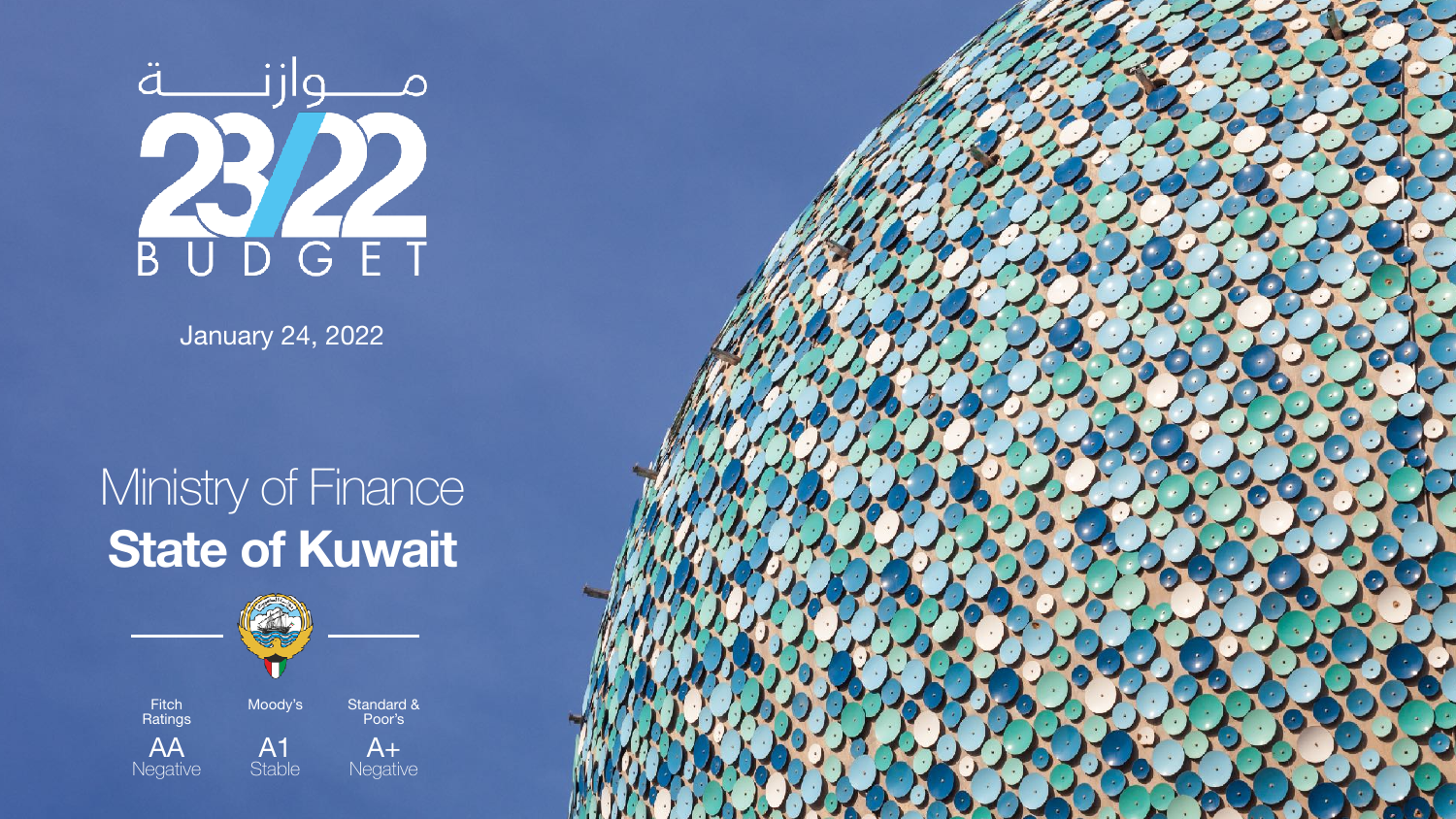#### **Highlights**



*Budgeted Total Expenditure: KWD 21.9 billion, down 4.8% from the current year's budget*



*Projected non-Oil Revenue: KWD 2.1 billion,*



*Forecasted Deficit: KWD 3.1 billion, down 74.2% from the current year's budget*

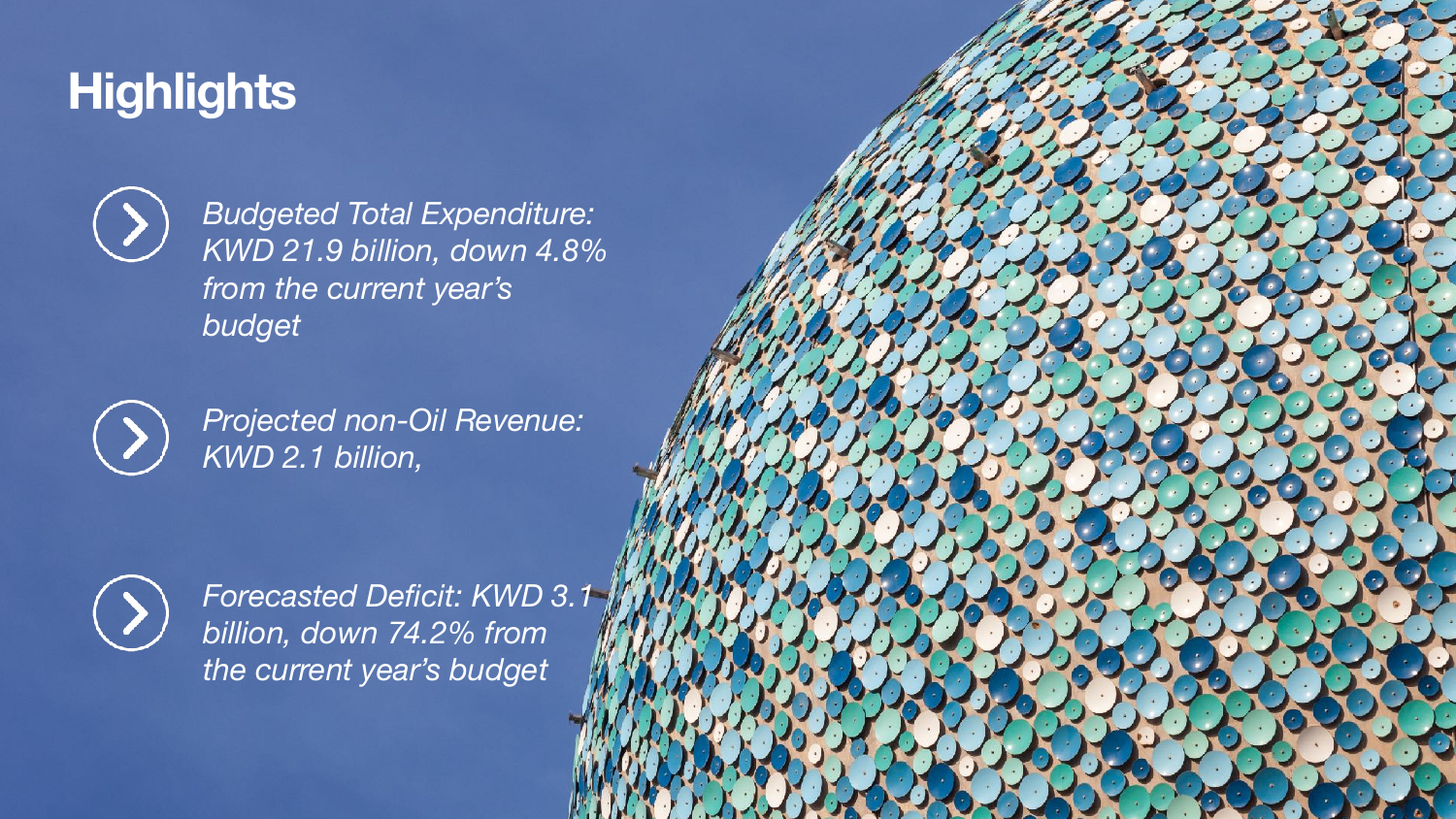On 19 August 2020, Kuwait National Assembly passed Law 18 /2020 that amended decree law (106) of the year 1976 that mandated the transfer of 10% of all state revenue to the Future Generations Fund (FGF, commonly known as Kuwait's Sovereign Wealth Fund). The change in the law makes the 10% transfer conditional on the state registering a surplus in its closing accounts. The law came into effect on September 13 retroactively, starting from FY 18/19.





# Structural changes on the 23/22 Budget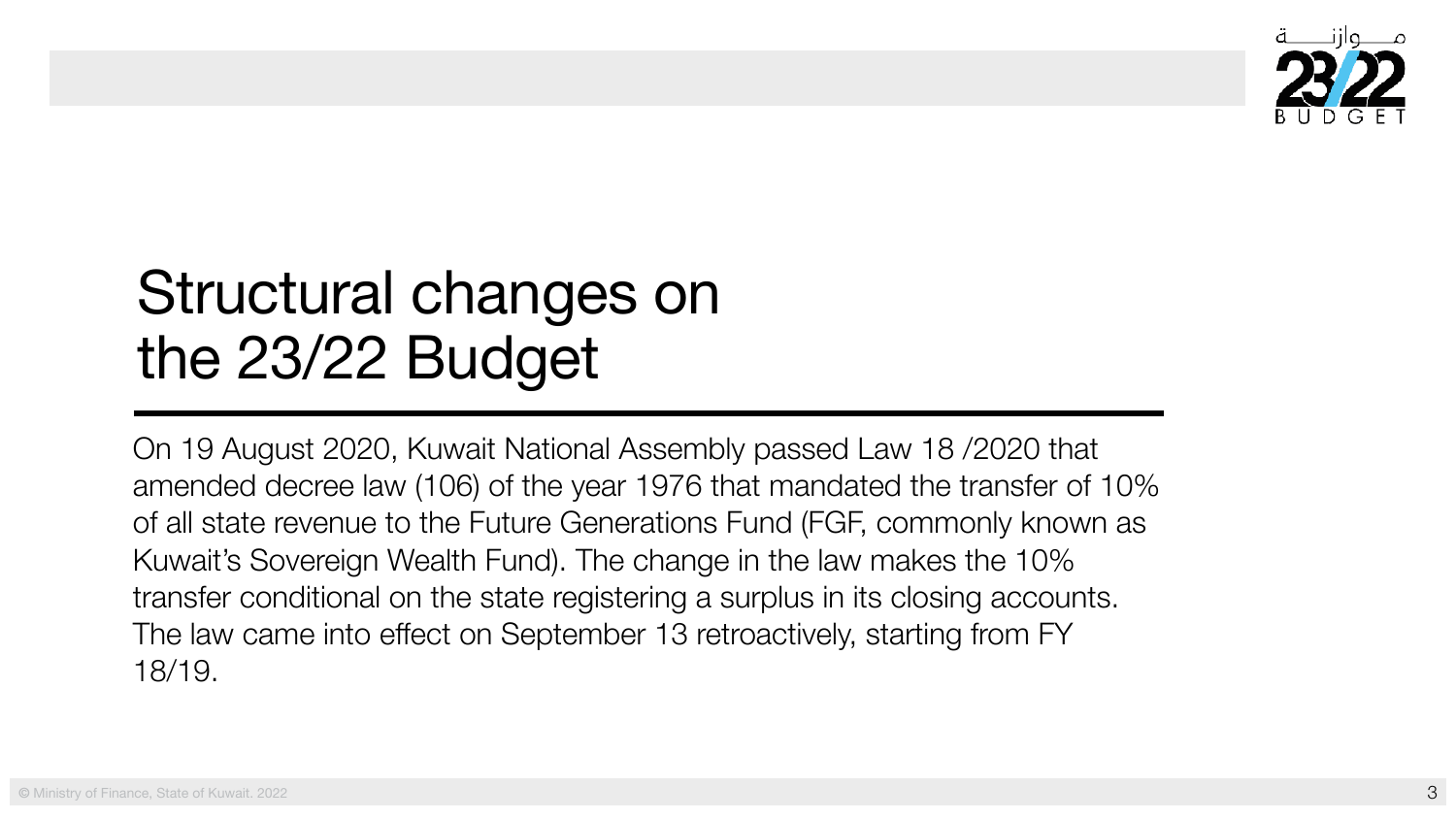

### **Budget Highlights**

*(From April 1, 2022 to March 31, 2023)* 

# **Projected Revenue Expenditure Forecasted Deficit** 18.8 21.9 3.1 KWD billions

-4.8% change compared **Budget** 2021/2022

+72.2% change compared **Budget** 2021/2022

-74.2% change compared **Budget** 2021/2022

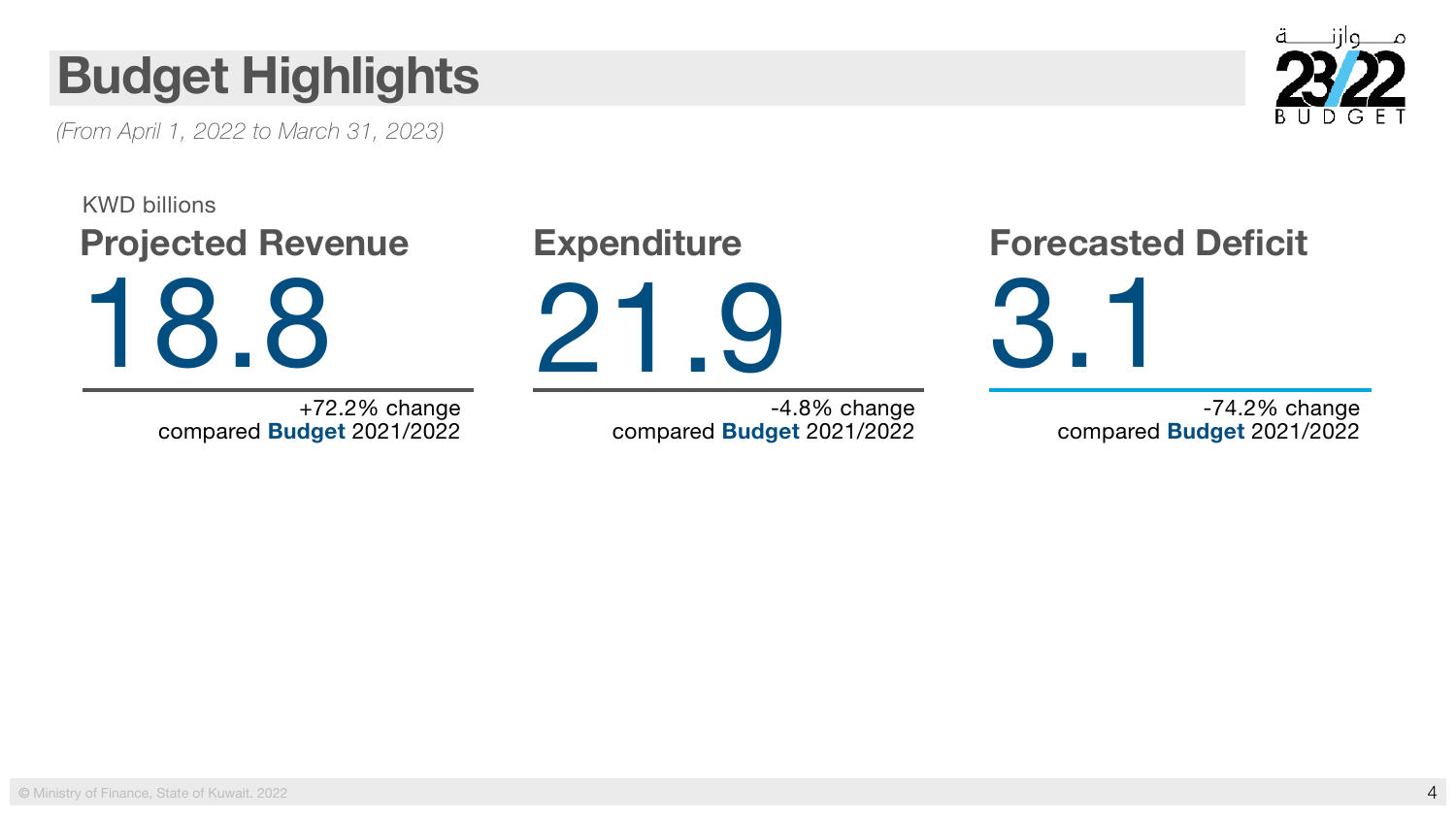**©** Ministry of Finance, State of Kuwait. 2022







*(From April 1, 2022 to March 31, 2023)* 

### **Budget Highlights**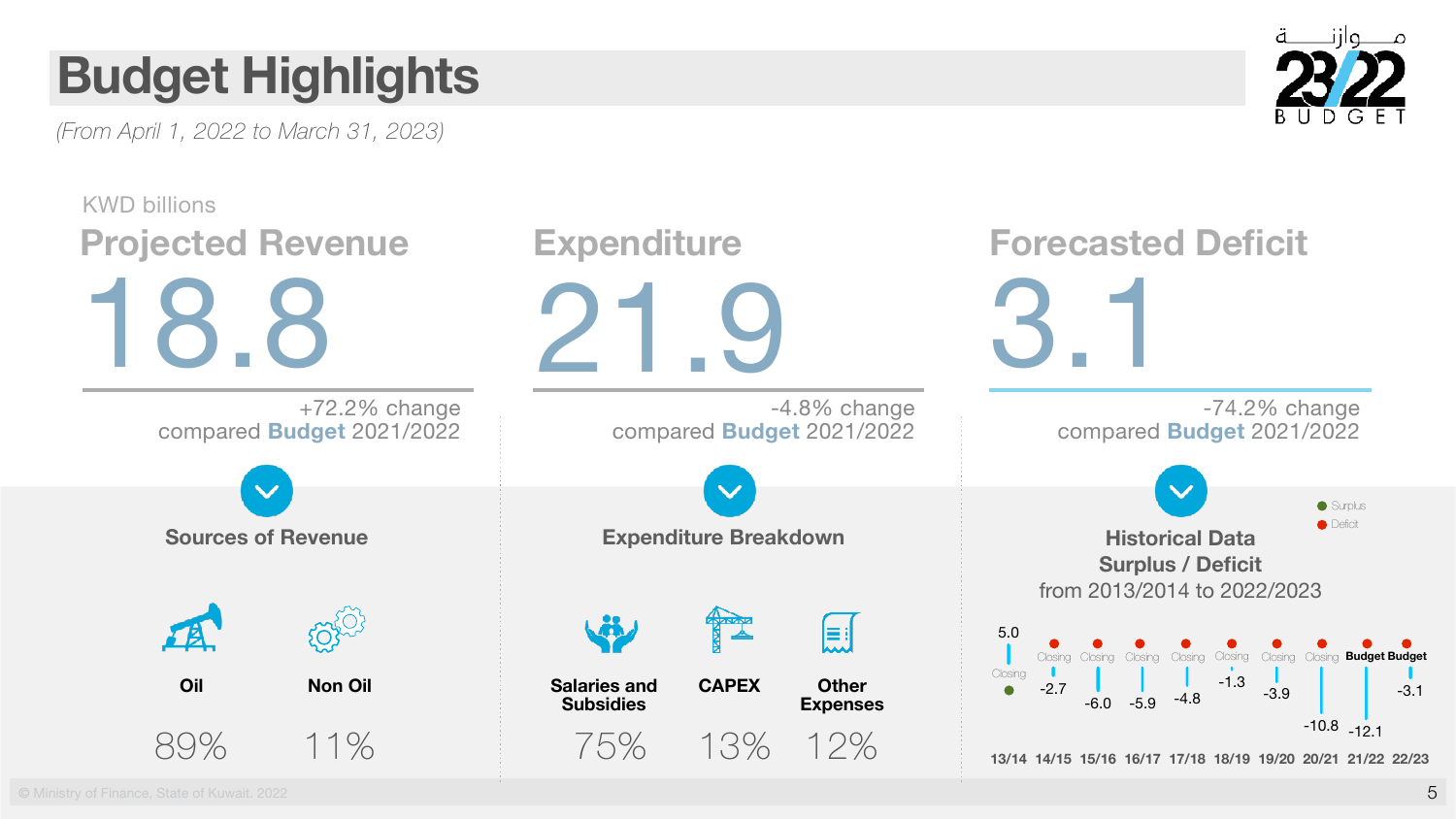

**Assumption**

**Average Oil Price Example 1** USD 65 USD 45

**Natural Gas Revenue**  $\Box$  KWD 283.4 mn KWD 185.4 mn

**Deduction of production costs** KWD 3,232.4 mn KWD 3,166.7 mn

**Budget fiscal year, which ends on March 31 2023**

**Budget fiscal year, which ends on March 31 2022**



**Exchange Rate** 1 and 1 and 1 and 1 and 1 and 1 and 1 and 1 and 1 and 1 and 1 and 1 and 1 and 1 and 1 and 1 and 1 and 1 and 1 and 1 and 1 and 1 and 1 and 1 and 1 and 1 and 1 and 1 and 1 and 1 and 1 and 1 and 1 and 1 and 1

**Fiscal Year** 2012 **2003** 365 Days 365 Days



#### **Basis for Oil Revenue Projection**

*+2.0% Increase in production costs for the 2022/2023 fiscal year*

#### **BUDGET BREAK-EVEN POINT**



\$75

Average price per barrel required for budget breakeven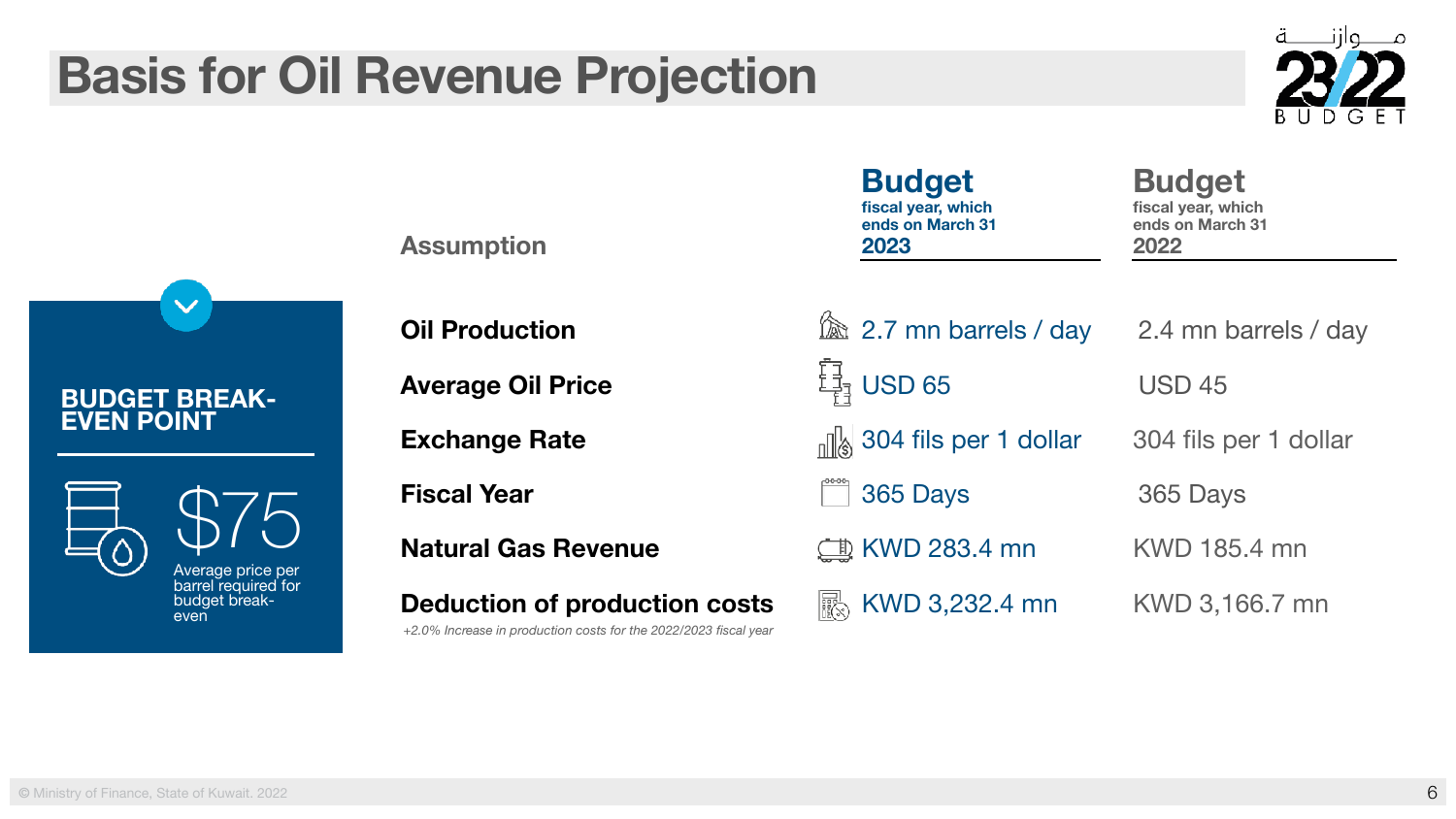

|                                 | <b>Budget</b><br>fiscal year, which<br>ends on March 31<br>2023 | <b>Budget</b><br>fiscal year, which<br>ends on March 31<br>2022 | <b>Change%</b> |
|---------------------------------|-----------------------------------------------------------------|-----------------------------------------------------------------|----------------|
| <b>Revenues</b>                 |                                                                 |                                                                 |                |
| <b>Oil Revenue</b>              | 16,741                                                          | 9,127                                                           | 83.4%          |
| <b>Non Oil Revenue</b>          | 2,078                                                           | 1,802                                                           | 15.3%          |
| <b>Total Revenue</b>            | 18,818                                                          | 10,929                                                          | 72.2%          |
| <b>Expenditure</b>              |                                                                 |                                                                 |                |
| <b>Salaries</b>                 | (12, 816)                                                       | (12, 599)                                                       | 1.7%           |
| <b>Subsidies</b>                | (3,528)                                                         | (4,026)                                                         | $(12.4\%)$     |
| Capex                           | (2,897)                                                         | (3,466)                                                         | $(16.4\%)$     |
| <b>Other Expenses</b>           | (2,707)                                                         | (2,967)                                                         | $(8.7\%)$      |
| <b>Total Expenditure</b>        | (21, 949)                                                       | (23,058)                                                        | $(4.8\%)$      |
| (FGF) Deduction                 |                                                                 |                                                                 |                |
| <b>Fiscal Balance (Deficit)</b> | (3, 130)                                                        | (12, 129)                                                       | $(74.2\%)$     |

Salaries and **Subsidies** 



#### **Budget Components**

*(From April 1, 2022 to March 31, 2023) KWD Millions*

**Of Total Expenditure**



#### **Total Expenditures**

 $\checkmark$ 



Compared to Budget 2021/2022

**Of Total Expenditure**

**Capex** 

 $1 \cup L / U$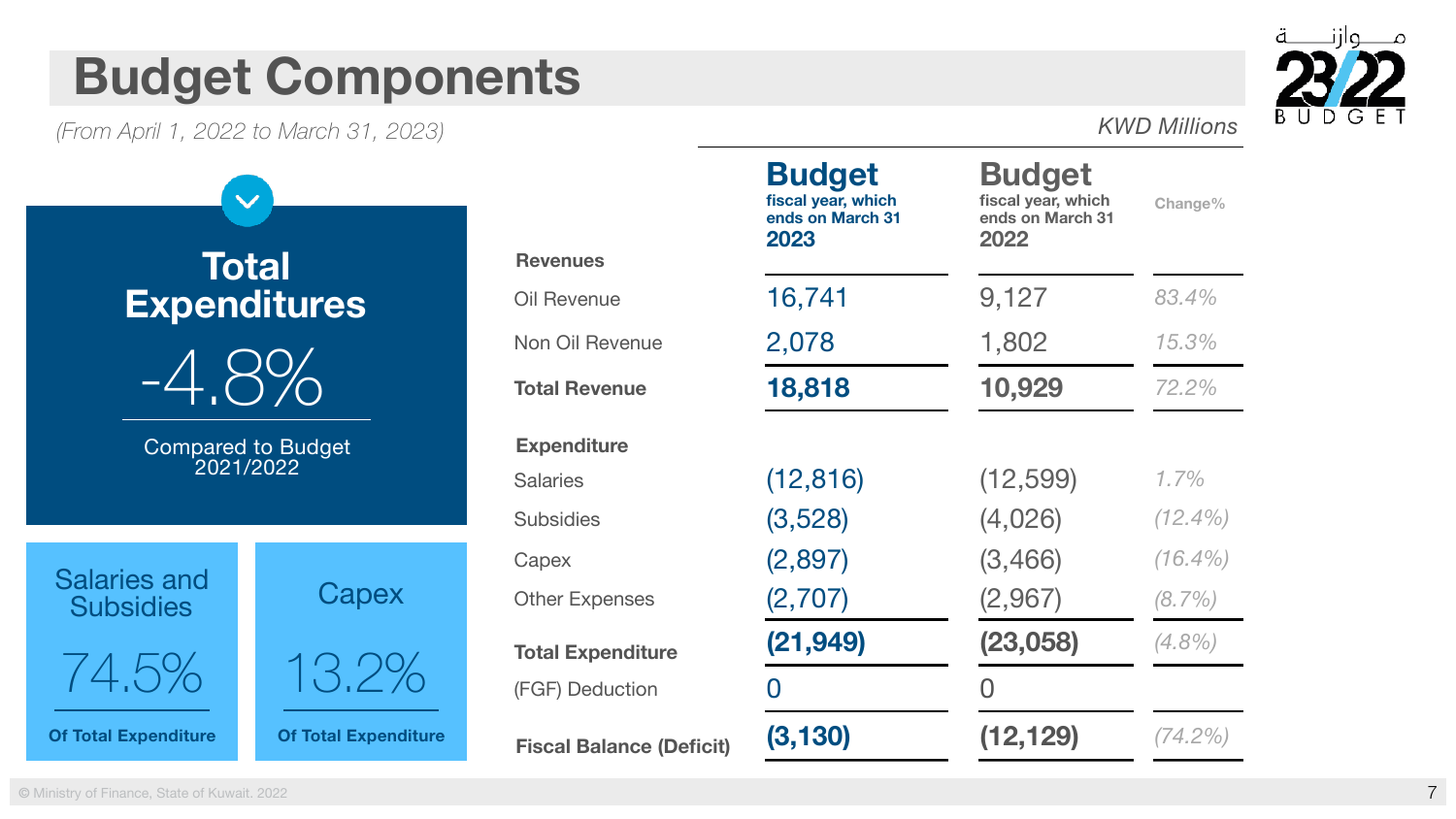



#### **Historical Figures for Public Finance**

*KWD billions*